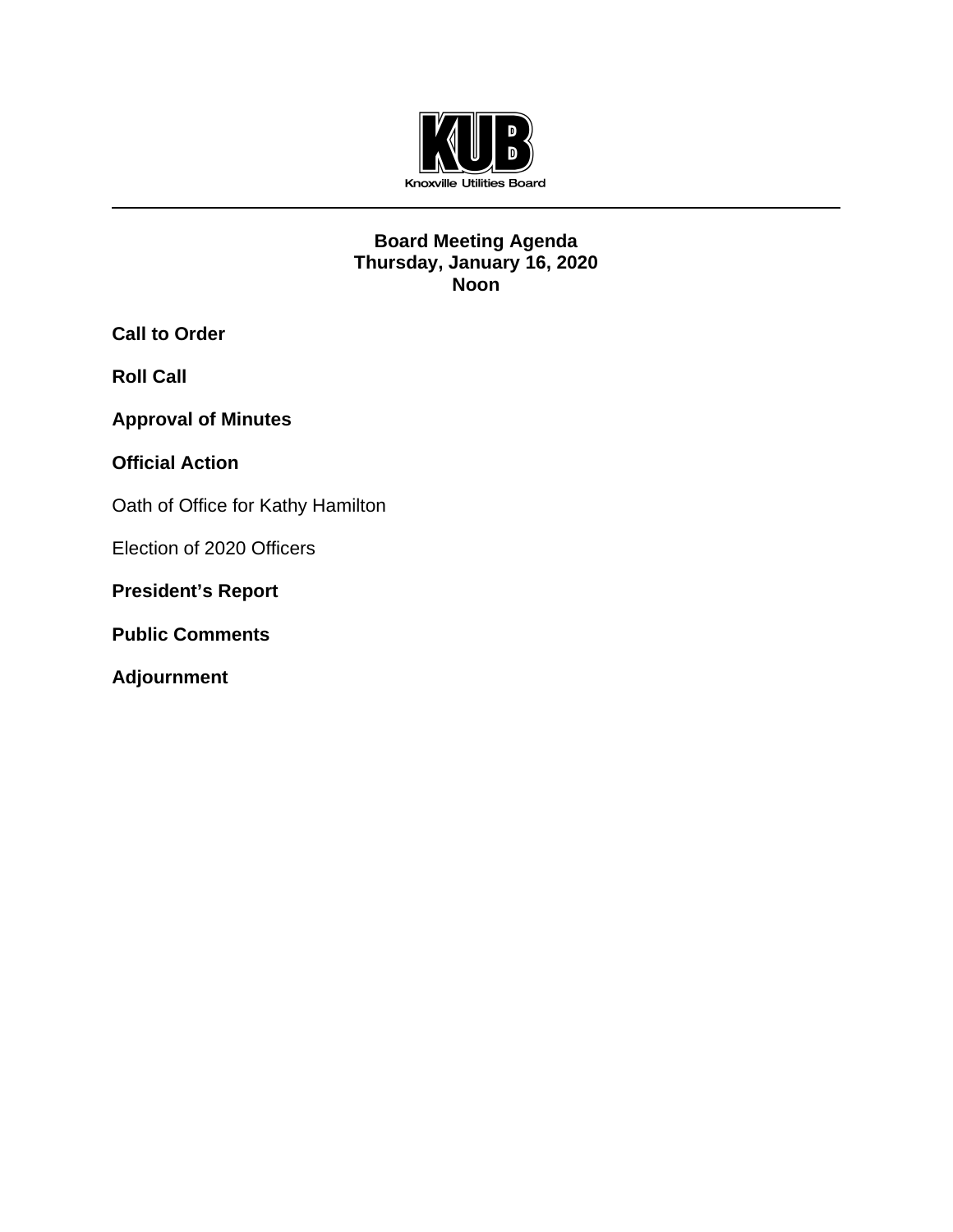#### DRAFT

# **Knoxville Utilities Board Board Meeting Minutes Thursday, December 19, 2019 Noon**

# **Call to Order**

The Knoxville Utilities Board met in regular session in the Larry A. Fleming Board Room at 445 S. Gay Street, on Thursday, December 19, 2019, pursuant to the public notice published in the January 5, 2019, edition of the *News Sentinel*. Chair Hamilton called the meeting to order at 12:00 p.m.

#### **Roll Call**

Commissioners Present: Jerry Askew, Kathy Hamilton, Celeste Herbert, Sara Pinnell, Adrienne Simpson-Brown, Tyvi Small, and John Worden.

Commissioner Absent: None

#### **Approval of Minutes**

The Minutes of the November 21, 2019 Board Meeting were approved as distributed upon a motion by Commissioner Askew and seconded by Commissioner Herbert.

#### **Old Business**

None

#### **New Business**

**Resolution 1407, A Resolution Requesting the City Council of the City of Knoxville to Pass a Resolution Setting the Tax Equivalent Payments for the Electric and Gas Systems for the Fiscal Year Beginning July 1, 2019 and Providing for the Allocation and Distribution of Such Payments to the Affected Taxing Jurisdictions**

President Gabriel Bolas recognized Mark Walker, Senior Vice President and Chief Financial Officer, who reviewed the proposed tax equivalent payments and distribution of payments for the electric and gas systems for fiscal year 2020. He advised that state law requires that City Council adopt a resolution setting the amount of the electric and gas payments and providing for their distribution. Mr. Walker noted that the proposed electric and gas payments were the maximum amounts permitted by state law. Mr. Walker also reviewed the water and wastewater systems in lieu of tax payments for fiscal year 2020.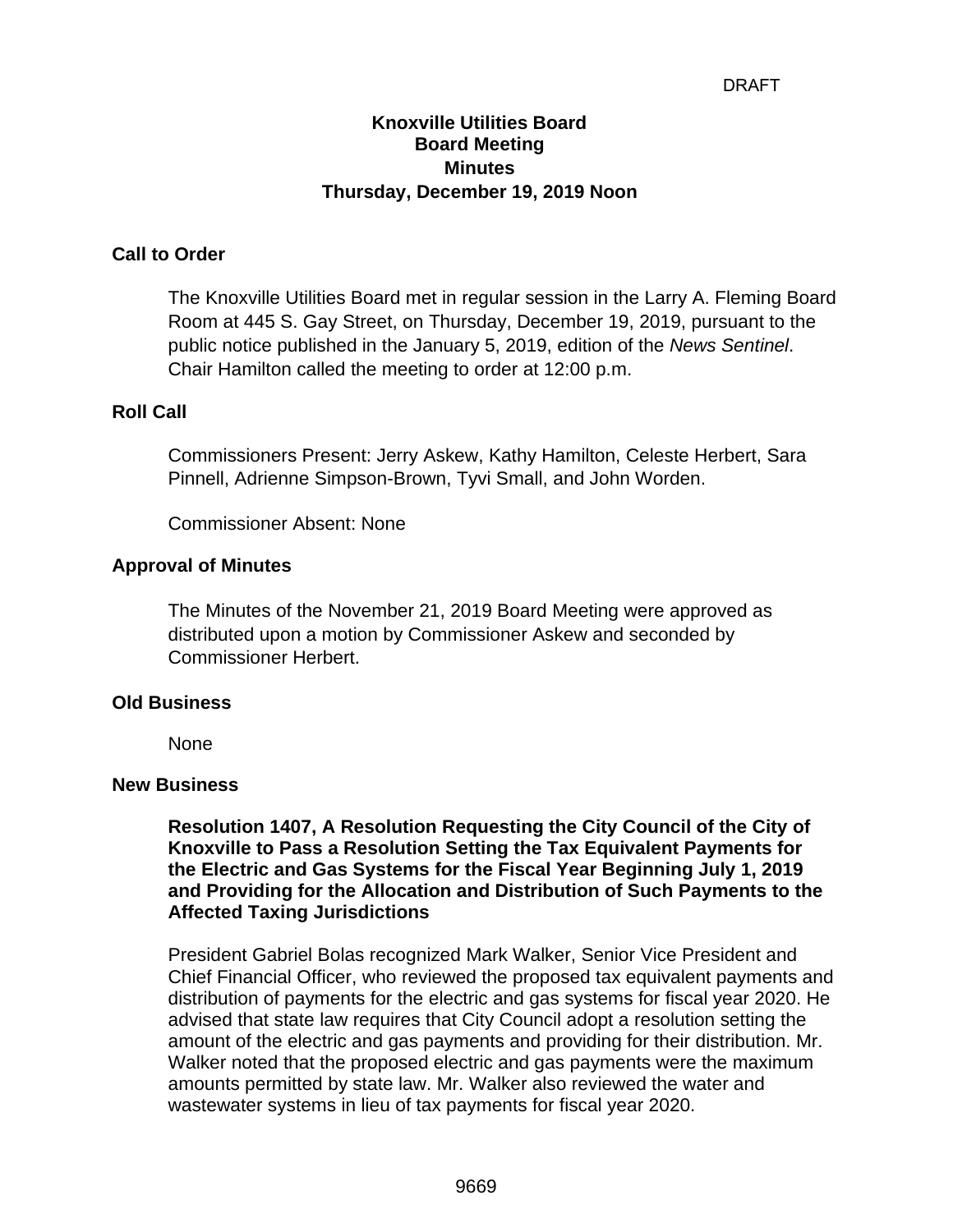# December 19, 2019

President Bolas recommended adoption of Resolution 1407 on first and final reading. His written recommendation is included in Attachment 1.

Upon a motion by Commissioner Small and a second by Commissioner Pinnell, Resolution 1407 was adopted by a roll call vote on first reading. The following Commissioners voted "aye": Askew, Hamilton, Herbert, Pinnell, Simpson-Brown, Small, and Worden. No Commissioner voted "nay".

#### **Resolution 1408, A Resolution Authorizing the Condemnation and the Taking of a Permanent Utility Easement on one Certain Property located at 1121 East Bull Run Valley Drive, Powell, Knox County, Tennessee**

President Bolas advised Commissioners that as part of KUB's goal to improve electric reliability, work has begun to upgrade electric service in an area in the Heiskell community. He recognized Billie Jo McCarley, Director of Engineering, to provide details of the condemnation request.

President Bolas recommended adoption of Resolution 1408 on first and final reading. His written recommendation is included in Attachment 1.

Upon a motion by Commissioner Herbert and a second by Commissioner Askew, Resolution 1408 was adopted by a roll call vote on first reading. The following Commissioners voted "aye": Askew, Hamilton, Herbert, Pinnell, Simpson-Brown, Small, and Worden. No Commissioner voted "nay".

# **President's Report**

# **Employee Excellence Awards**

Susan Edwards, Senior Vice President and CAO, provided an overview of the Employee Excellence Awards program and recognized Doug Miller, Manager of Underground Construction, who presented an award to the Fort Loudon Recycling Center Fire Response team members: Lewis Rorex, Phillip Dyer, and Danny Maxwell; Steve Proffitt, Manager of Overhead Construction, who presented an award to certain members of the Election Day 2018 Storm Response team: Louis Smith, Gary Morrissey, Kevin Roberts, Scott Mowery, and Meredith Nulton; Billie Jo McCarley, Director of Engineering, who presented an award to certain members of the Water System Reporting and Management team: Ted Tyree, Drew Keller, and Danny Maxwell; Shane Bragg, Acting Manager of Water/Wastewater Systems Engineering, who presented an award to the North Knoxville Wastewater Improvements team: Tommy Lawhorn, Steve Watson, and Shane Ogan, and Mike Bolin, Vice President of Utility Advancement, who presented the Board Chair award to certain members of the Smith County Natural Gas Line Rupture team: Stephanie Midgett, Wayne Brintnall, Morgan Baum, and Rodney Eades.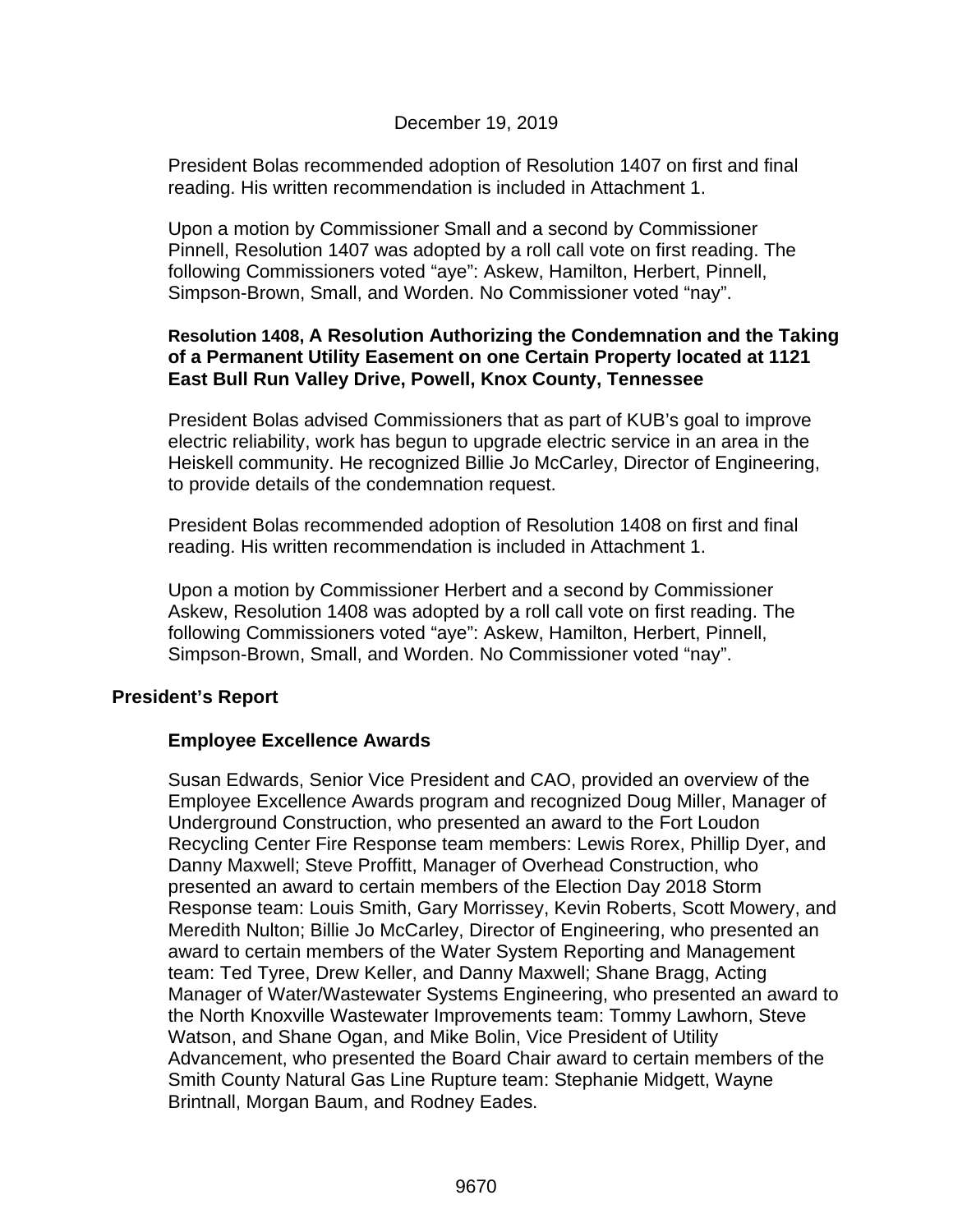December 19, 2019

#### **Other Business**

Commissioner Herbert, Chair of the Board's Nominating Committee announced that the Committee met today to nominate a slate of officers for 2020. The following individuals were nominated: Kathy Hamilton, Chair; Adrienne Simpson-Brown, Vice-Chair; and Mark Walker, Secretary. She also announced that the election of officers would be conducted in January 2020, as required by the Charter.

#### **Public Comment**

Kent Minault – 311 Glenwood Avenue – Knoxville, TN 37917

# **Adjournment**

 $\overline{a}$ 

There being nothing further to come before the Board, Chair Hamilton declared the meeting adjourned at 1:05 p.m.

Kathy Hamilton, Chair

Mark Walker, Board Secretary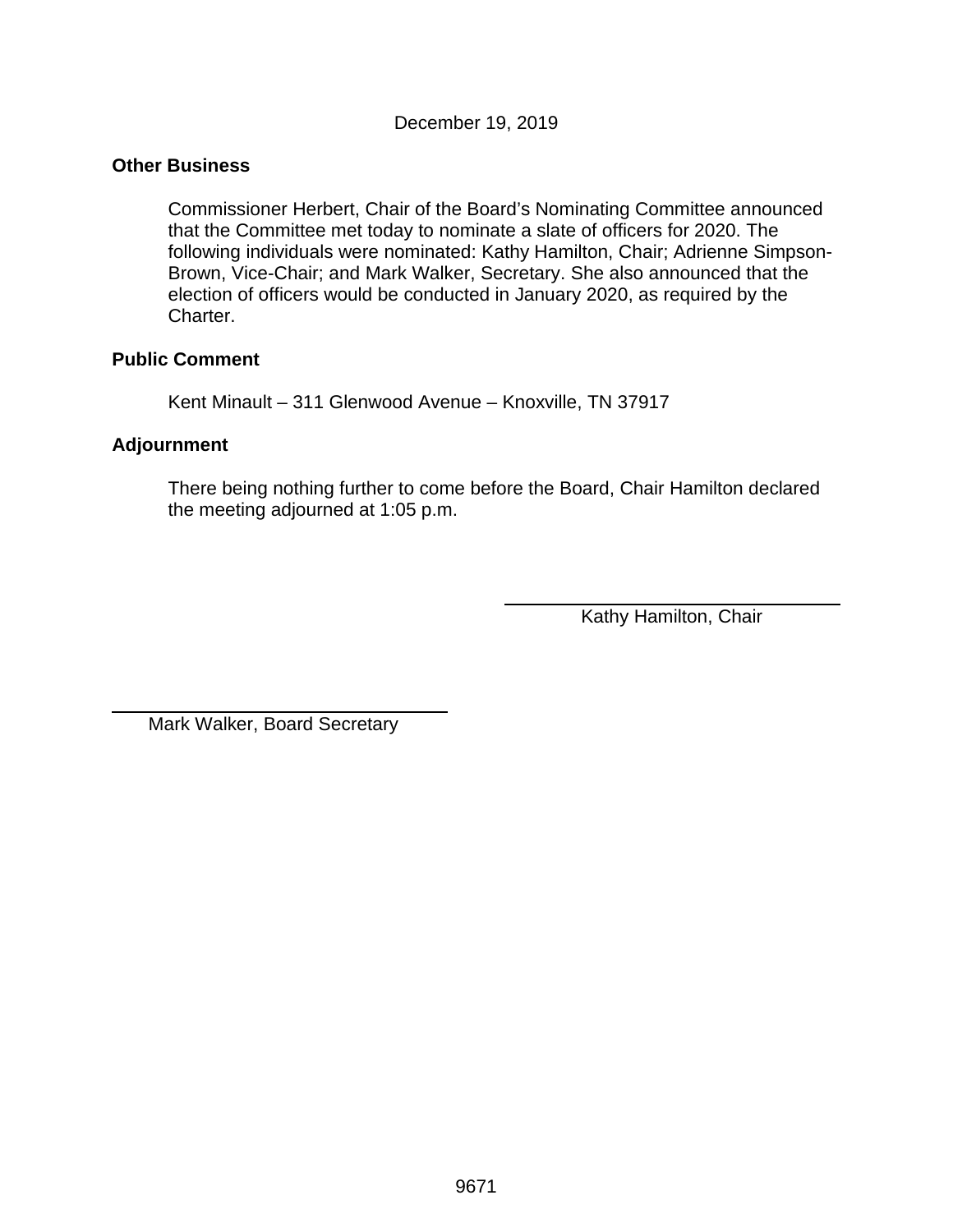# **Attachments**

| Attachment 1 | Recommendation Letter and Resolution 1407 - A<br>Resolution Requesting the City Council of the City of<br>Knoxville to Pass a Resolution Setting the Tax Equivalent<br>Payments for the Electric and Gas Systems for the Fiscal<br>Year Beginning July 1, 2019 and Providing for the Allocation<br>and Distribution of Such Payments to the Affected Taxing | Page(s)<br>9673-9678 |
|--------------|-------------------------------------------------------------------------------------------------------------------------------------------------------------------------------------------------------------------------------------------------------------------------------------------------------------------------------------------------------------|----------------------|
|              | <b>Jurisdictions</b>                                                                                                                                                                                                                                                                                                                                        |                      |
| Attachment 2 | Recommendation Letter and Resolution 1408 - A Resolution<br>Authorizing the Condemnation and the Taking of a<br>Permanent Utility Easement on one Certain Property located<br>at 1121 East Bull Run Valley Drive, Powell, Knox County,<br>Tennessee                                                                                                         | 9679-9681            |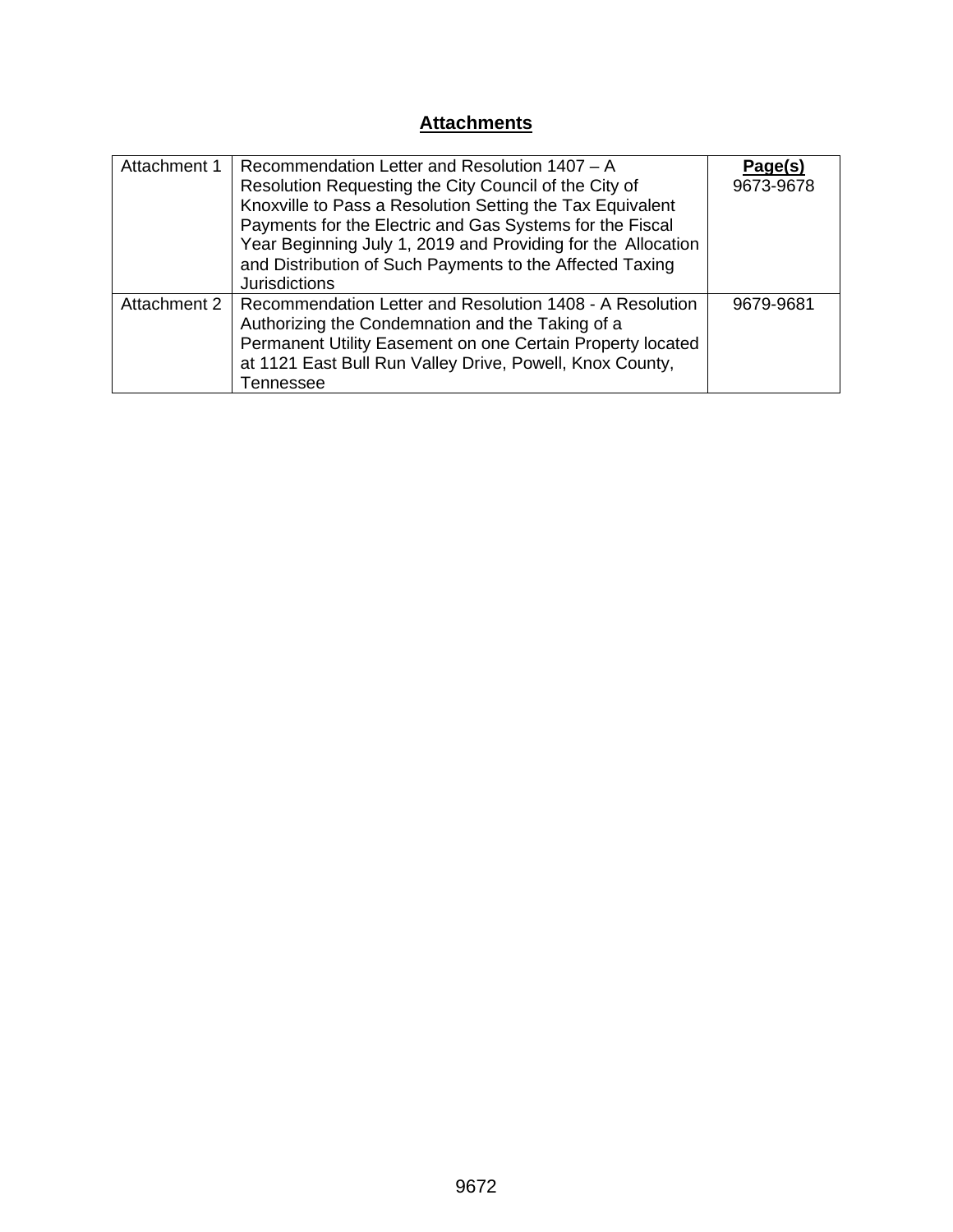

December 13, 2019

Knoxville Utilities Board 445 S. Gay Street Knoxville, Tennessee 37902-1109

Commissioners:

State law requires City Council, as the municipality's governing body, to pass a resolution setting the in lieu of tax payments (tax equivalents) for KUB's electric and gas systems each fiscal year and providing for their distribution to the appropriate taxing jurisdictions.

Tax equivalents for the electric system for fiscal year 2020 are \$16,067,210. Tax equivalents for the gas system for fiscal year 2020 are \$6,828,101. Both electric and gas tax equivalent payments are the maximum amounts provided for under state law. Electric and gas tax equivalent payments will be made to the respective taxing jurisdictions on the last business day of June. An overview of all tax equivalent payments for fiscal year 2020 is enclosed for your information.

I recommend adoption of Resolution 1407, requesting the City Council of Knoxville to set the in lieu of tax payments for KUB's electric and gas systems and to establish the allocation of payments to the various taxing jurisdictions for the fiscal year ending June 30, 2020.

Respectfully submitted,

Sall Jelen

Gabriel J. Bolas II President and CEO

**Enclosure**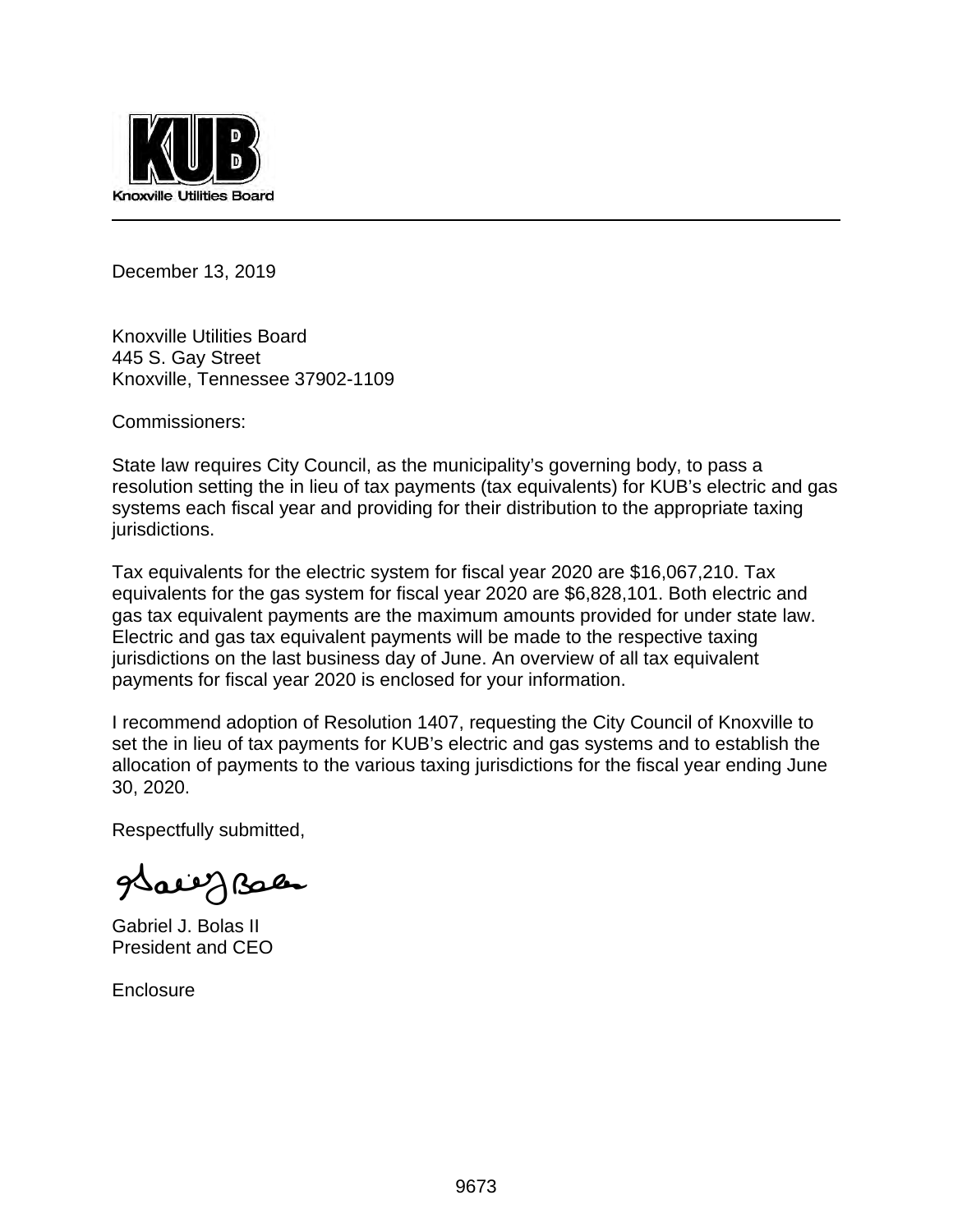# **RESOLUTION NO. 1407**

**A Resolution Requesting the City Council of the City of Knoxville to Pass a Resolution Setting the Tax Equivalent Payments for the Electric and Gas Systems for the Fiscal Year Beginning July 1, 2019 and Providing for the Allocation and Distribution of Such Payments to the Affected Taxing Jurisdictions**

**Whereas,** in accordance with Section 1101 of the Charter of the City of Knoxville, the purchase, sale, and distribution of electric and gas services by the City of Knoxville are under the jurisdiction, control, and management of the Knoxville Utilities Board ("KUB"); and

**Whereas,** the state of Tennessee adopted electric and gas tax equivalent statutes in 1987 (TCA Sections 7-52-301 et seq. and Sections 7-39-401 et seq.) in order to gain uniformity with respect to payments in lieu of taxes on the property and operations of all electric and gas systems owned and operated by incorporated cities or towns, by counties, and by metropolitan governments in the state of Tennessee; and

**Whereas,** the statutes provide that every municipality may cause an amount to be paid from its electric and/or gas system revenues for tax equivalents which, in the judgment of the municipality's governing body (i.e. City Council of Knoxville), after consultation with the supervisory body (i.e. KUB), represents the fair share cost of government to be borne by the electric system and/or gas system; and

**Whereas,** the statutes include formulas which establish the maximum annual tax equivalent payment for electric and gas systems; and

**Whereas,** the statutes provide the basis for the allocation and distribution of tax equivalent payments to the various taxing jurisdictions, except to the extent any such payments were allocated and distributed under established arrangements in existence immediately prior to the adoption of the statutes; and

 **Whereas,** KUB had an established arrangement for the allocation and distribution of electric and gas system tax equivalent payments, as defined by the statutes, in existence immediately prior to the adoption of said statutes; and

**Whereas,** KUB has prepared a proposed resolution for passage by the City Council of Knoxville, a copy of which resolution is attached hereto and made a part hereof (hereinafter referred to as the "Proposed Resolution").

**Now, Therefore, Be It Hereby Resolved by the Board of Commissioners of the Knoxville Utilities Board:**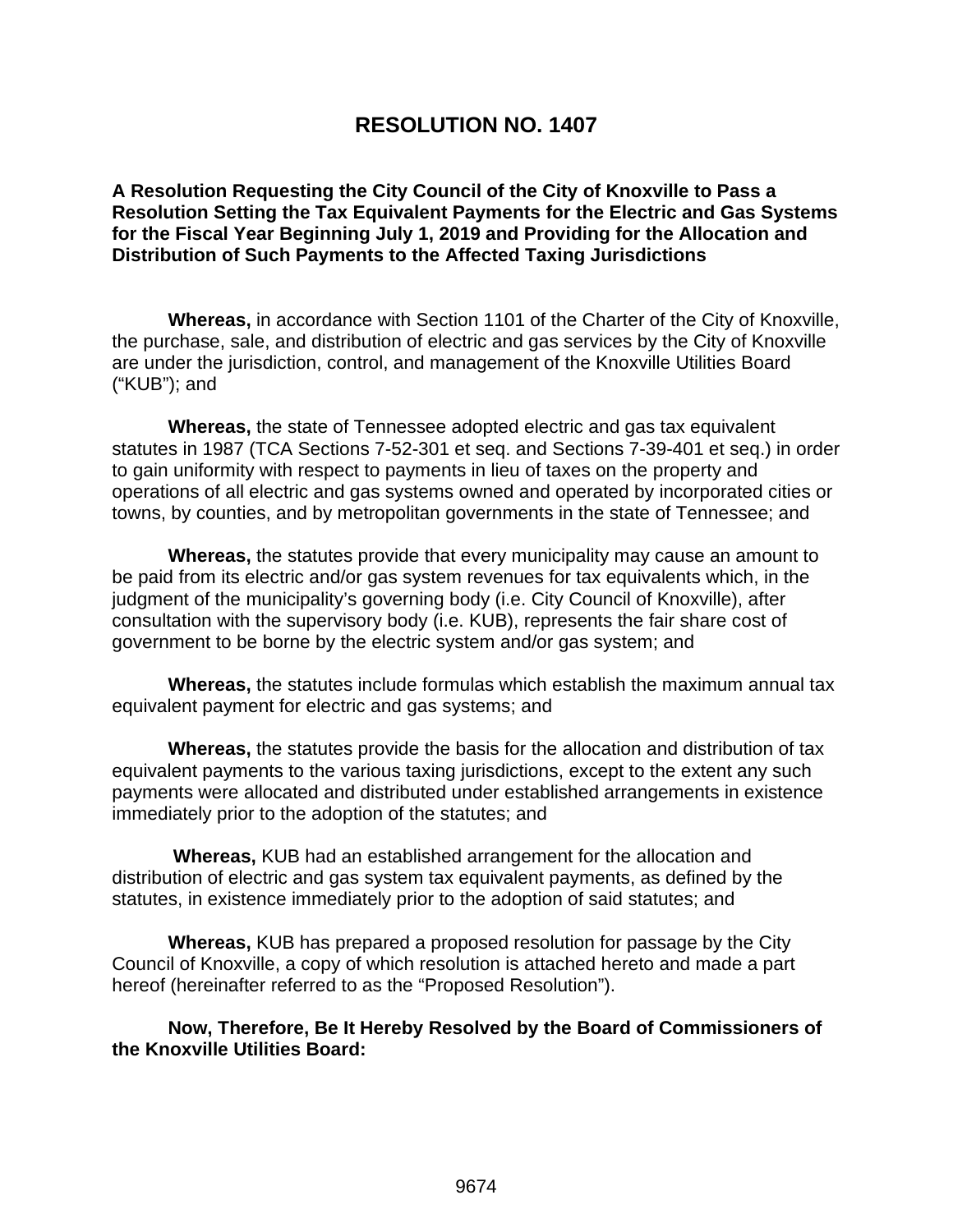**Section 1.** That the KUB Board of Commissioners (the "Board"), after due consideration, finds that it is in the best interest of KUB and the City of Knoxville to make electric and gas tax equivalent payments for the fiscal year beginning July 1, 2019, totaling \$16,067,210 for the electric system and \$6,828,101 for the gas system (hereinafter referred to as "Tax Equivalents"), with the aforesaid Tax Equivalents being the maximum amounts permitted by law.

**Section 2.** That this Board, after due consideration, finds that the following allocation and distribution of the aforesaid Tax Equivalents to the following taxing jurisdictions is required under the applicable statutes:

|                        | Electric<br><b>Tax Equivalents</b> | Gas<br><b>Tax Equivalents</b> | Total<br><b>Tax Equivalents</b> |
|------------------------|------------------------------------|-------------------------------|---------------------------------|
| City of Knoxville      | \$8,189,287                        | \$3,818,100                   | \$12,007,387                    |
| <b>Knox County</b>     | 6,895,177                          | 3,005,668                     | 9,900,845                       |
| <b>Union County</b>    | 367,676                            |                               | 367,676                         |
| <b>Sevier County</b>   | 344,574                            |                               | 344,574                         |
| <b>Grainger County</b> | 160,383                            |                               | 160,383                         |
| Jefferson County       | 89,904                             |                               | 89,904                          |
| <b>Blount County</b>   | 13,539                             |                               | 13,539                          |
| <b>Anderson County</b> | 6,670                              | 2,863                         | 9,533                           |
| Loudon County          |                                    | 1,470                         | 1,470                           |
| Total                  | \$16,067,210                       | \$6,828,101                   | \$22,895,311                    |

**Section 3.** That this Board hereby formally requests City Council to pass the Proposed Resolution, and this Board does hereby adopt, ratify, approve, consent and agree to each and every recital and provision contained in the Proposed Resolution.

**Section 4.** That this Board finds that the statutory obligation for consultation with the supervisory body (KUB) will be fulfilled by the delivery of this resolution to City Council.

**Section 5.** That upon City Council's passage of the Proposed Resolution, the President and Chief Executive Officer, or the Chief Financial Officer, is hereby authorized and directed to distribute the Tax Equivalents to the respective taxing jurisdictions in accordance with the Proposed Resolution; provided, however, that the amount of such Tax Equivalents to be paid to any taxing jurisdiction specified in the Proposed Resolution shall be appropriately reduced by the aggregate amount of any qualified state, county, city and other local taxes or charges imposed for such fiscal year by or for the benefit of such taxing jurisdiction, said reduction being required by the statutes.

**Section 6.** That the President and Chief Executive Officer is authorized to deliver copies of this Resolution to the Mayor and City Council as formal evidence of this Board's action in connection therewith.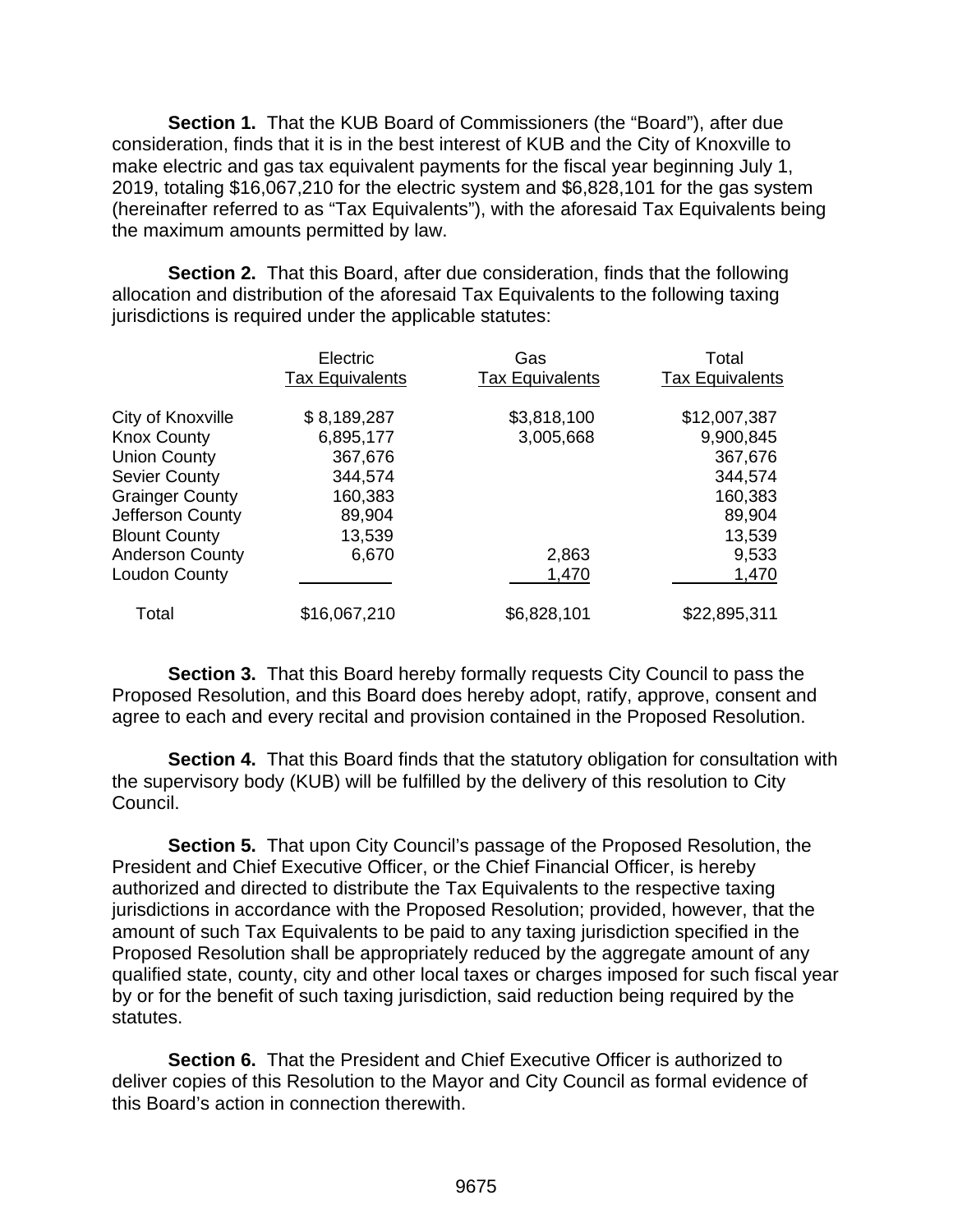**Section 7.** BE IT FURTHER RESOLVED that this Resolution shall take effect from and after its passage.

> K. Hamilton/s Kathy Hamilton, Chair

M. Walker/s Mark Walker, Board Secretary

APPROVED ON 1st & FINAL READING: 12-19-19 EFFECTIVE DATE: 12-19-19 MINUTE BOOK 41 PAGE 9674-9678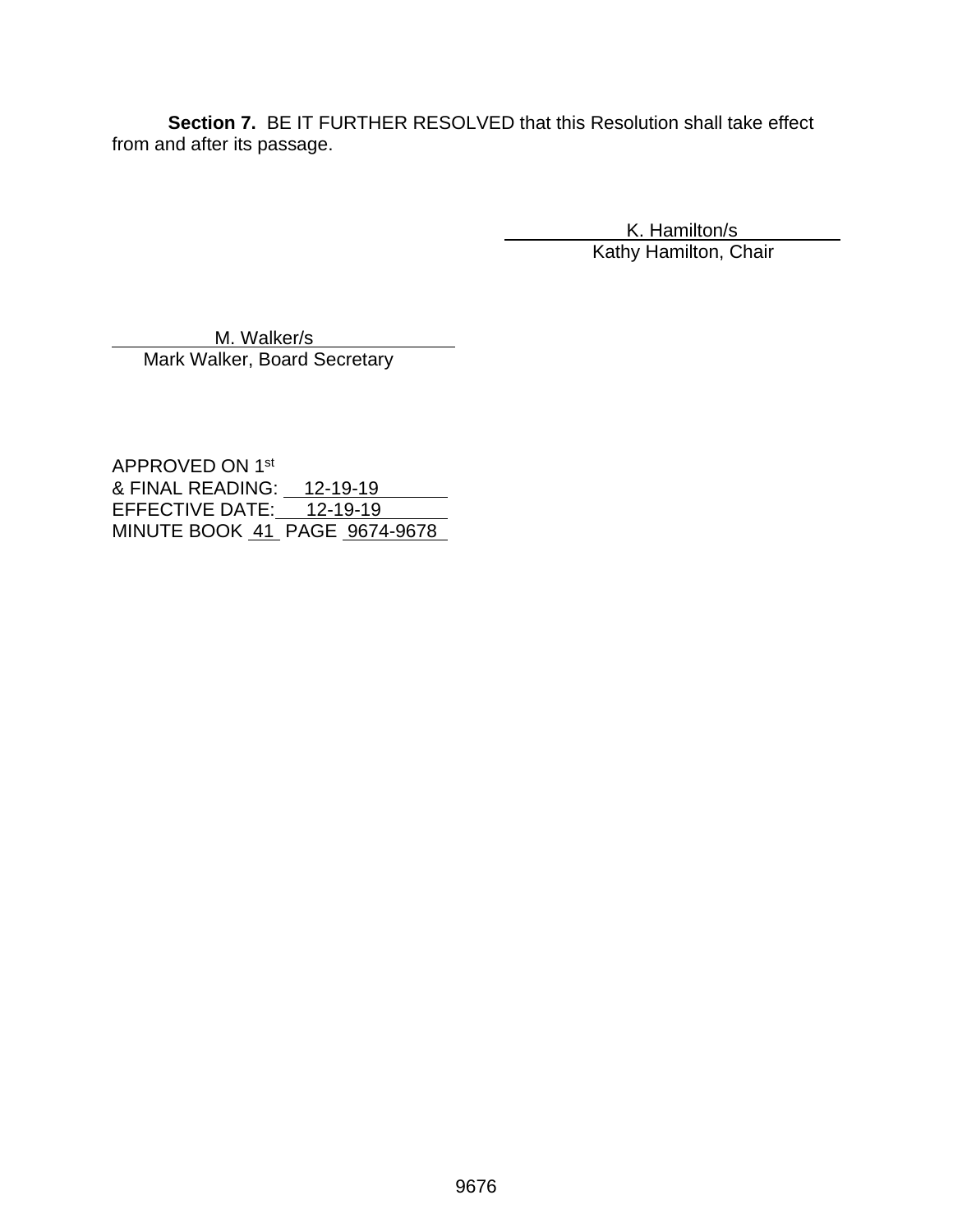# **RESOLUTION**

#### **A Resolution of the Council of the City of Knoxville Setting the In Lieu of Tax Payments for the Electric and Gas Systems of the Knoxville Utilities Board for the Fiscal Year Beginning July 1, 2019 and Providing for the Allocation and Distribution of Such Payments to the Affected Taxing Jurisdictions**

**Whereas,** under the state of Tennessee electric and gas tax equivalent statutes (TCA Section 7-52-301 et seq. and Section 7-39-401 et seq.), the Council of the City of Knoxville, after consultation with the Knoxville Utilities Board (hereinafter referred to as "KUB"), may cause to be paid from KUB's Electric and Gas Divisions an amount for payments in lieu of taxes (hereinafter referred to as "Tax Equivalents") on KUB's electric and gas systems and operations which, in the judgment of City Council, shall represent the fair cost of government properly to be borne thereby; and

**Whereas,** the amount of Tax Equivalents that may be set by City Council is to be in lieu of all state, county, city and other local taxes or charges imposed on KUB's Electric and Gas Divisions for the fiscal year by the various taxing jurisdictions in which the properties of the electric and gas systems are situated, said amount being subject to a maximum limitation that may be paid for a fiscal year; and

**Whereas,** the Tax Equivalents are to be distributed to the respective taxing jurisdictions in accordance with a mandatory distribution formula or under established arrangements with taxing jurisdictions in effect immediately prior to the adoption of the statutes, both as provided for in the statutes; and

**Whereas,** KUB had established arrangements in place with taxing jurisdictions for the allocation and distribution of in lieu of tax payments on KUB's electric and gas systems immediately prior to the adoption of the statutes; and

**Whereas,** KUB, by its passage of Resolution No. 1407 on December 19, 2019, and the delivery of same to City Council, has requested City Council pass a resolution setting the Tax Equivalents for the fiscal year beginning July 1, 2019, and providing for the allocation and distribution of the Tax Equivalents to the affected taxing jurisdictions (hereinafter referred to as "Proposed Resolution"); and

**Whereas,** City Council, having consulted with KUB regarding the setting of the Tax Equivalents and the allocation and distribution thereof to the affected taxing jurisdictions, hereby finds that KUB's Proposed Resolution is in the best interests of the City of Knoxville and KUB.

# **NOW THEREFORE BE IT HEREBY RESOLVED BY THE CITY COUNCIL OF THE CITY OF KNOXVILLE:**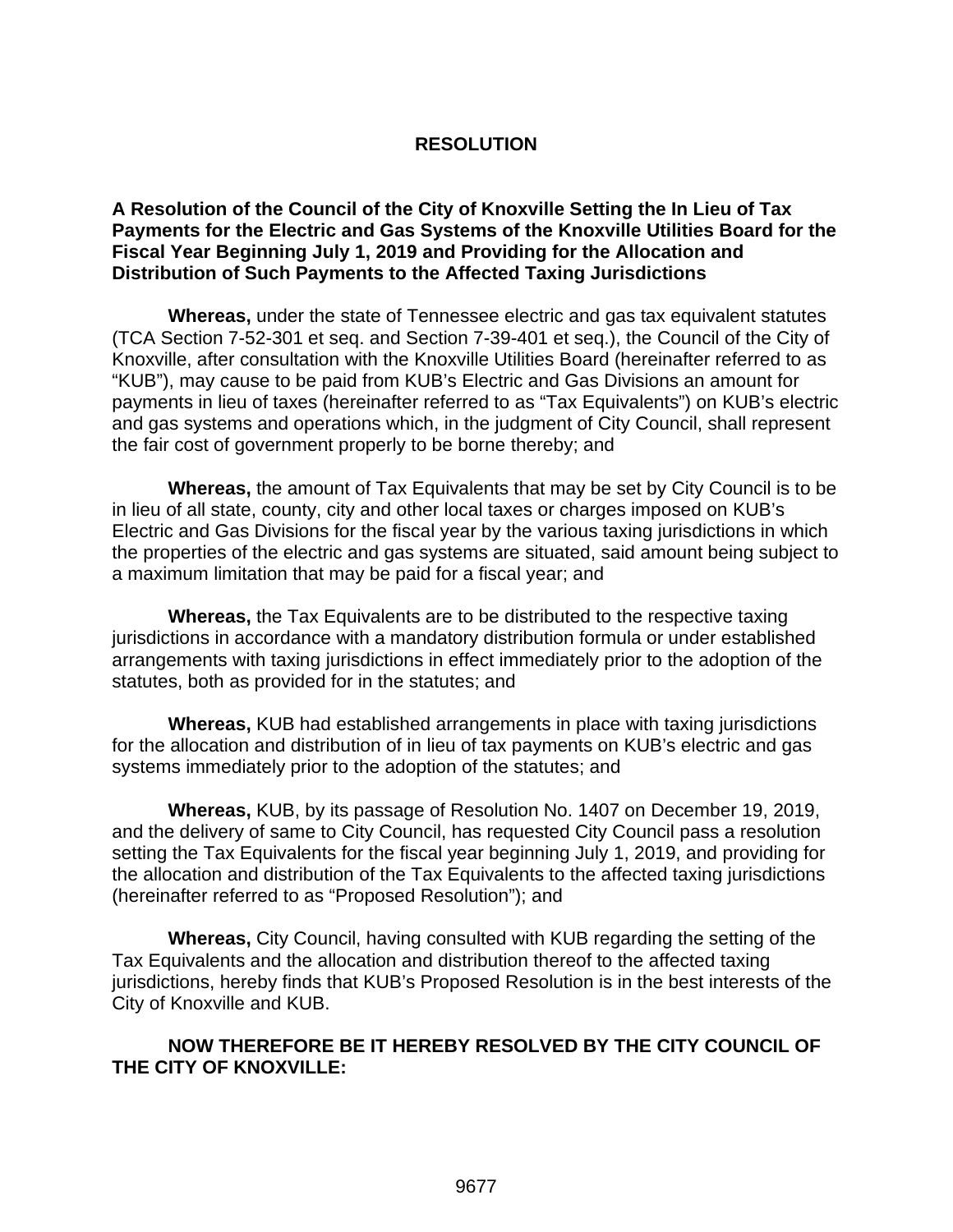**Section 1.** That pursuant to T.C.A. Sections 7-52-301 et seq. and Sections 7- 39-401 et seq., the Council of the City of Knoxville hereby sets the Tax Equivalents for KUB's electric and gas systems for the fiscal year beginning July 1, 2019, at a total of \$22,895,311, representing \$16,067,210 in electric Tax Equivalents and \$6,828,101 in gas Tax Equivalents, said amounts being the maximum amount of Tax Equivalents that may be paid from KUB's Electric and Gas Divisions under law.

**Section 2.** That the aforesaid Tax Equivalents be distributed in accordance with law to the following taxing jurisdictions in the amounts specified below:

|                        | Electric<br><b>Tax Equivalents</b> | Gas<br><b>Tax Equivalents</b> | Total<br><b>Tax Equivalents</b> |
|------------------------|------------------------------------|-------------------------------|---------------------------------|
| City of Knoxville      | \$8,189,287                        | \$3,818,100                   | \$12,007,387                    |
| <b>Knox County</b>     | 6,895,177                          | 3,005,668                     | 9,900,845                       |
| <b>Union County</b>    | 367,676                            |                               | 367,676                         |
| <b>Sevier County</b>   | 344,574                            |                               | 344,574                         |
| <b>Grainger County</b> | 160,383                            |                               | 160,383                         |
| Jefferson County       | 89,904                             |                               | 89,904                          |
| <b>Blount County</b>   | 13,539                             |                               | 13,539                          |
| <b>Anderson County</b> | 6,670                              | 2,863                         | 9,533                           |
| Loudon County          |                                    | 1,470                         | 1,470                           |
| Total                  | \$16,067,210                       | \$6,828,101                   | \$22,895,311                    |

**Section 3.** That the statutory obligation for City Council to consult with the supervisory body (KUB) was satisfied by the delivery of KUB Resolution No. 1407 to City Council.

**Section 4.** That KUB be and hereby is authorized and directed to aforesaid amounts of Tax Equivalents to the respective taxing jurisdictions specified above; provided, however, that the amount of such Tax Equivalents to be paid to any taxing jurisdiction shall be appropriately reduced by the aggregate amount of any qualified state, county, city and other local taxes or charges imposed for such fiscal year by or for the benefit of such taxing jurisdiction, said reduction being required by law.

**Section 5.** That this resolution shall take effect immediately upon its passage, the public welfare requiring it, and a certified copy hereof shall be delivered to the President and Chief Executive Officer of KUB as formal evidence of this Council's action in connection therewith.

 $\overline{\phantom{a}}$  , and the contract of the contract of the contract of the contract of the contract of the contract of the contract of the contract of the contract of the contract of the contract of the contract of the contrac distribution of the contract of the contract of the Mayor Mayor

\_\_\_\_\_\_\_\_\_\_\_\_\_\_\_\_\_\_\_\_\_\_\_ City Recorder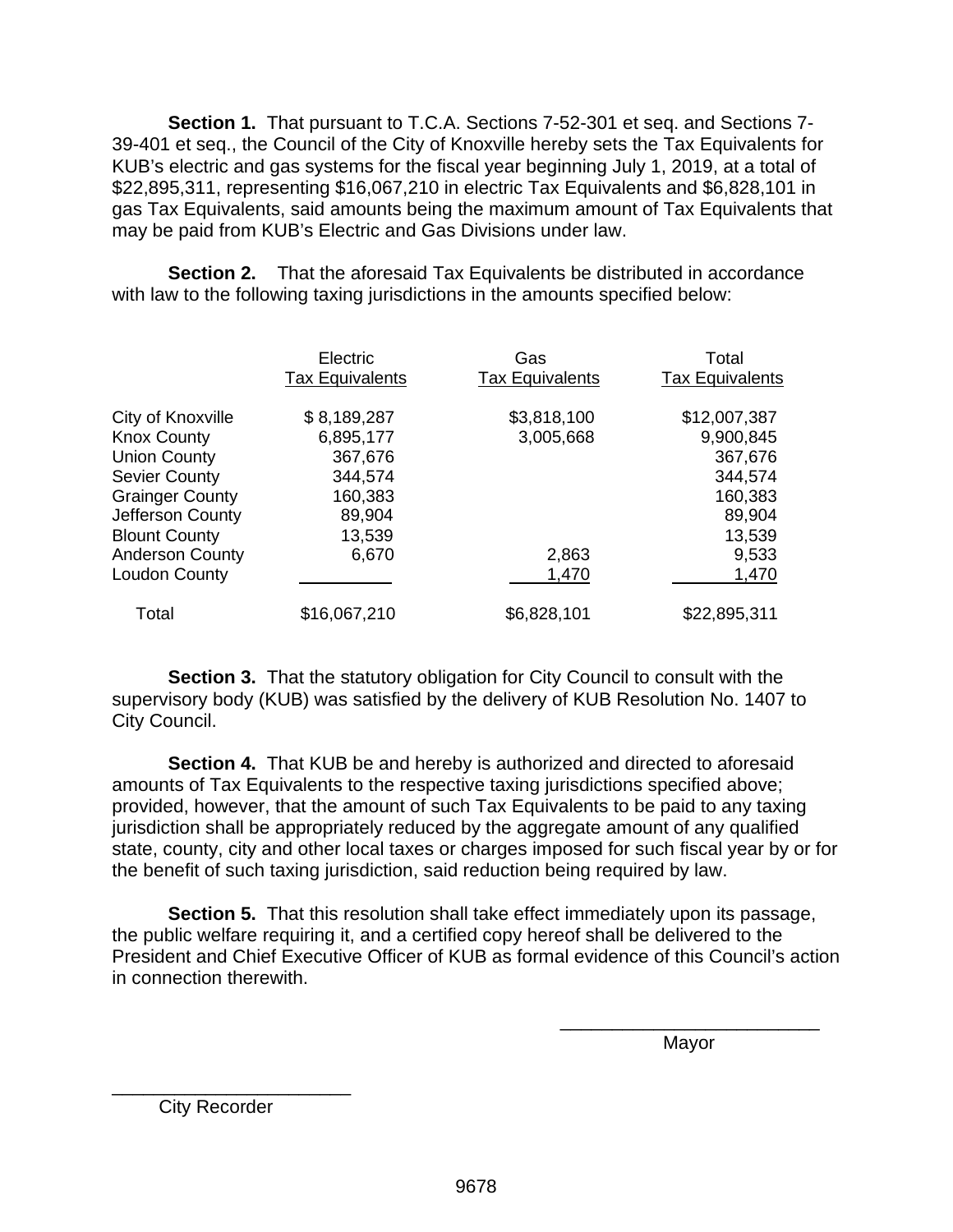

December 13, 2019

Knoxville Utilities Board 445 S. Gay Street Knoxville, Tennessee 37902-1109

Commissioners:

Resolution 1408 requests condemnation authority for one parcel, representing one property owner at 1121 East Bull Run Valley Drive. The authority is needed to install new poles and 3-phase conductors for electric reliability.

Completion of this electric system reliability project has been hindered by the lack of sufficient easements to provide access to this property. Discussions with the owner of the property have been ongoing and KUB will continue to negotiate with the owner to acquire the necessary easement. However, to avoid delays, KUB would like to be able to move forward with condemnation if necessary. Further information about the parcel is enclosed for your review.

I recommend adoption of Resolution 1408 on first and final reading.

Respectfully submitted,

Sally Bales

Gabriel J. Bolas II President and CEO

**Enclosure**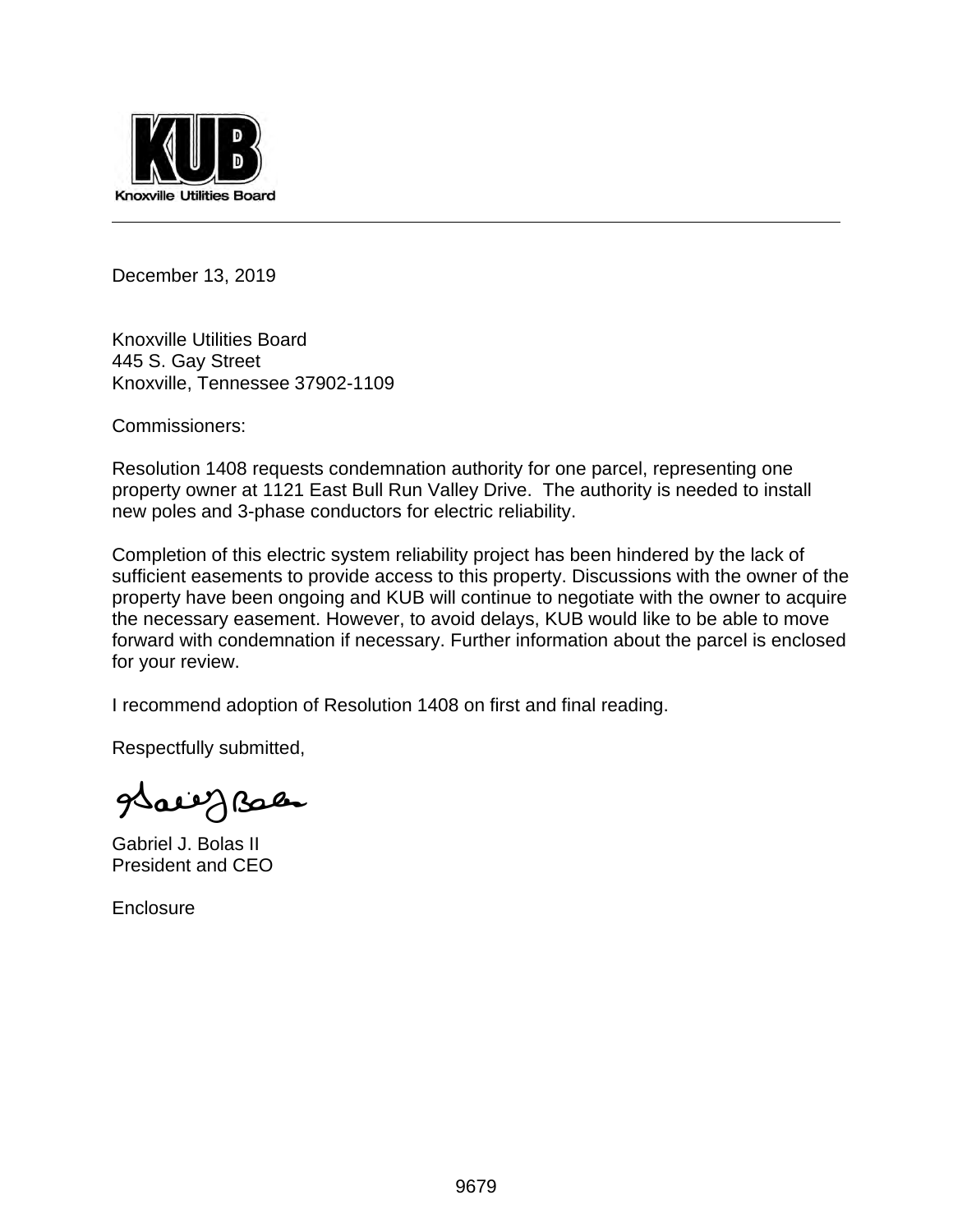# **RESOLUTION NO. 1408**

# **A Resolution Authorizing the Condemnation and the Taking of a Permanent Utility Easement on one Certain Property located at 1121 East Bull Run Valley Drive, Powell, Knox County, Tennessee**

**Whereas**, supplying the public need and demand for electric service makes it necessary and desirable for KUB to improve the electric system and all related equipment (the "Facilities") on a portion of one certain property located in the Bull Run Valley area of Powell, Knox County, Tennessee, and being more particularly described on Knox County Tax Maps; CLT 26 Parcel 105; and

**Whereas**, KUB is making improvements to the Facilities in the Heiskell area to serve the needs of the community; and

**Whereas**, a permanent utility easement across the aforesaid property must be obtained for the construction and location of the Facilities; and

**Whereas**, in the opinion of the KUB Board of Commissioners (the "Board"), the easement for the property described in this Resolution best meet the needs and requirements of the public for the location of the Facilities; and

**Whereas**, time is of the essence in constructing the Facilities and it is advantageous for KUB officials to be authorized to condemn and acquire the necessary easement in the event that they cannot be acquired by negotiations at prices that KUB considers reasonably representative of the value of such property interests.

#### **Now, Therefore, Be it Hereby Resolved by the Board of Commissioners of the Knoxville Utilities Board:**

**Section 1.** That this Board finds and declares:

- (a) That public convenience and necessity require the installation of the Facilities in the Easement for the property described herein, so as to provide adequate utility service to the public, including the present and prospective customers of KUB's electric system.
- (b) That the cost of the Easement, as mentioned in the preceding paragraph, be and the same shall be paid from appropriations heretofore made by this Board for the operation and construction program of the Electric Division.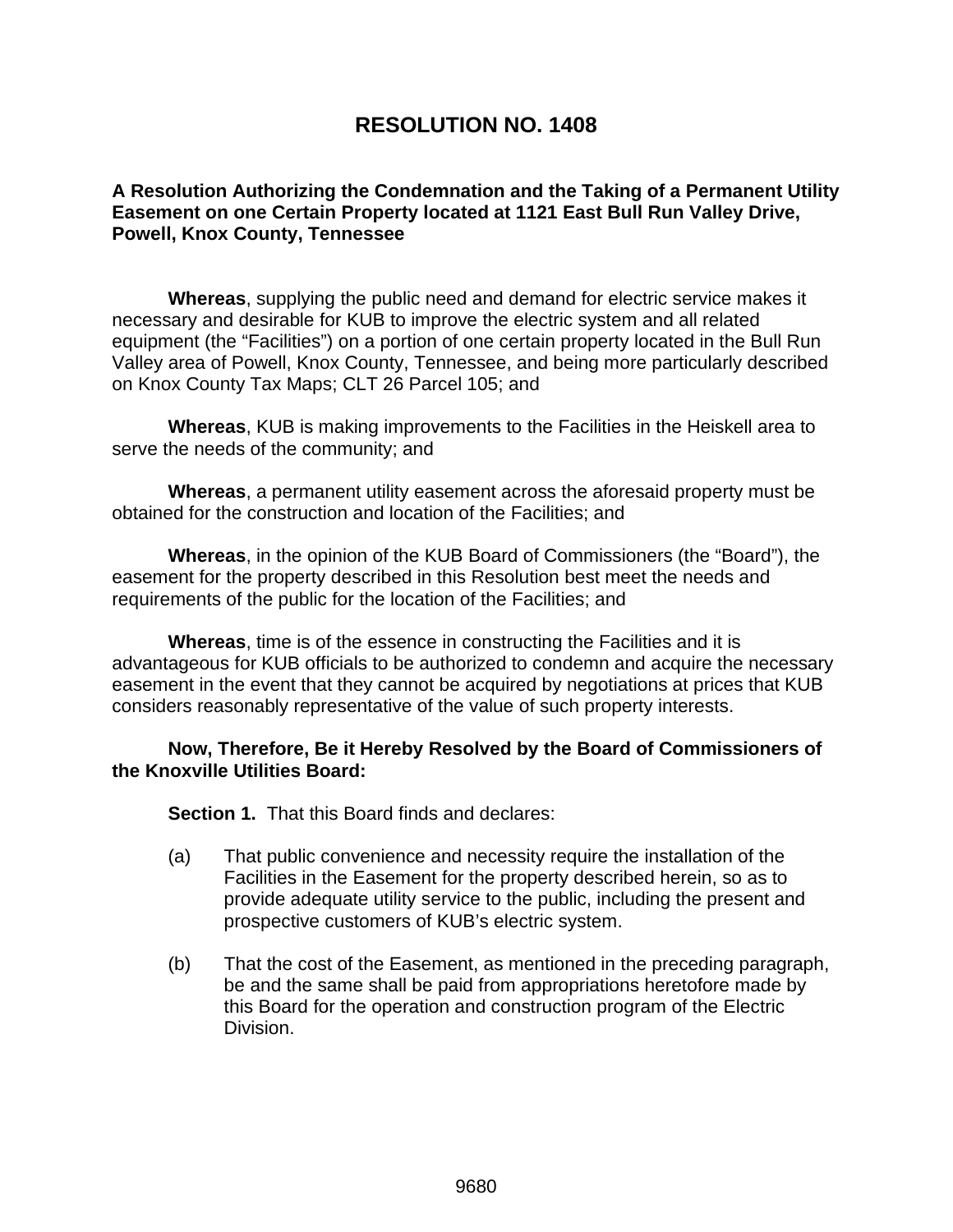(c) That for the purpose of placing, constructing, repairing, maintaining, rehabilitating, improving and replacing the Facilities on the property described herein, there shall be condemned such permanent utility easement across the aforementioned property, as may be determined to be necessary by the President and CEO or his designee.

**Section 2.** That the President and CEO and the General Counsel for KUB, are hereby authorized and directed to take all action and do all things necessary or desirable for the acquisition of said easement described in Section 1 of this Resolution, by condemnation or otherwise, including, without limitation, the institution of a suit in the name of KUB against any and all persons having any interest in the affected property, for the condemnation thereof, and the determination of the amount of any deposit to be made in connection with any such suit.

**Section 3.** That this Resolution shall take effect upon its passage.

 K. Hamilton/s Kathy Hamilton, Chair

 M. Walker/s Mark Walker, Board Secretary

APPROVED ON 1st & FINAL READING: 12-19-19 EFFECTIVE DATE: 12-19-19 MINUTE BOOK 41 PAGE 9680-9681